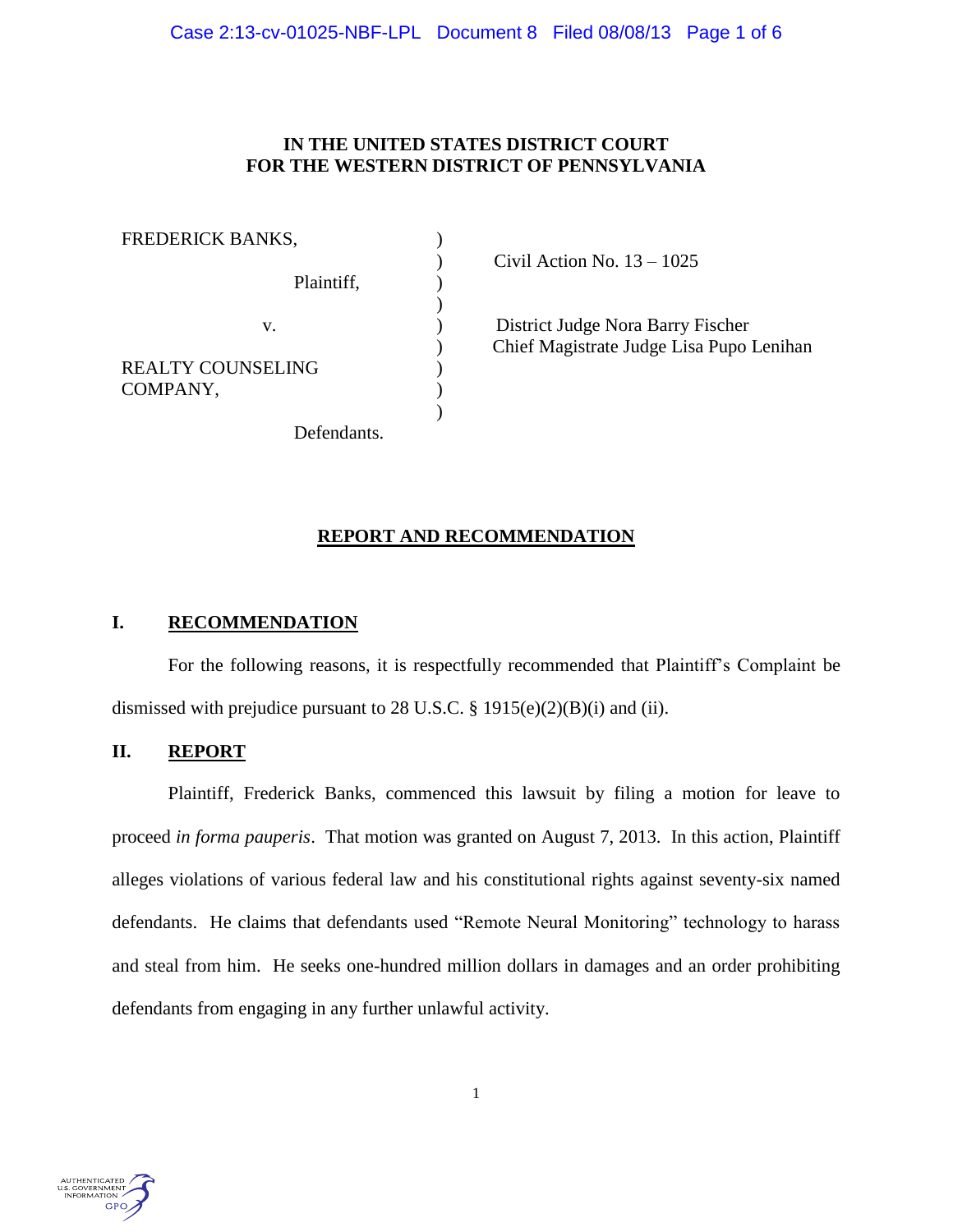# **A. Legal Standing**

Plaintiff is proceeding *pro se* and as such, he is entitled to liberal construction of his submissions in federal court. This means that the Court must liberally construe the factual allegations of the complaint because *pro se* pleadings, "however inartfully pleaded, must be held to less stringent standards than formal pleadings drafted by lawyers." Erikson v. Pardus, 551 U.S. 89, 94 (2007) (internal quotation omitted); Haines v. Kerner, 404 U.S. 519, 520 (1972). In addition, the court should "'apply the applicable law, irrespective of whether a pro se litigant has mentioned it by name.'" Higgins v. Beyer, 293 F.3d 683, 688 (3d Cir. 2002) (quoting Holley v. Dep't of Veterans Affairs, 165 F.3d 244, 247-48 (3d Cir. 1999)). *See also* Nami v. Fauver, 82 F.3d 63, 65 (3d Cir. 1996) ("Since this is a § 1983 action, the [pro se] plaintiffs are entitled to relief if their complaint sufficiently alleges deprivation of any right secured by the Constitution.") (quoting Higgins, 293 F.3d at 688). However, *pro se* litigants are not free to ignore the Federal Rules of Civil Procedure. Pruden v. Long, Civ. A. No. 3:CV-06-2007, 2006 WL 3325439, \*1 (M.D. Pa. Oct. 24, 2006).

Pursuant to 28 U.S.C. § 1915(a), Plaintiff requested and has been granted leave to proceed *in forma pauperis*. Thus, his allegations must be reviewed in accordance with the directives provided in 28 U.S.C. § 1915(e). Section 1915(e)(2), as amended, requires the federal courts to review complaints filed by persons who are proceeding *in forma pauperis* and to dismiss, at any time, any action that is frivolous or malicious, fails to state a claim on which relief may be granted, or seeks monetary relief against a defendant who is immune from such relief. 28 U.S.C. § 1915(e)(2)(B).

The United States Supreme Court has held that Section  $1915(e)(2)(B)(i)$ 's term "frivolous" when applied to a complaint, "embraces not only the inarguable legal conclusion, but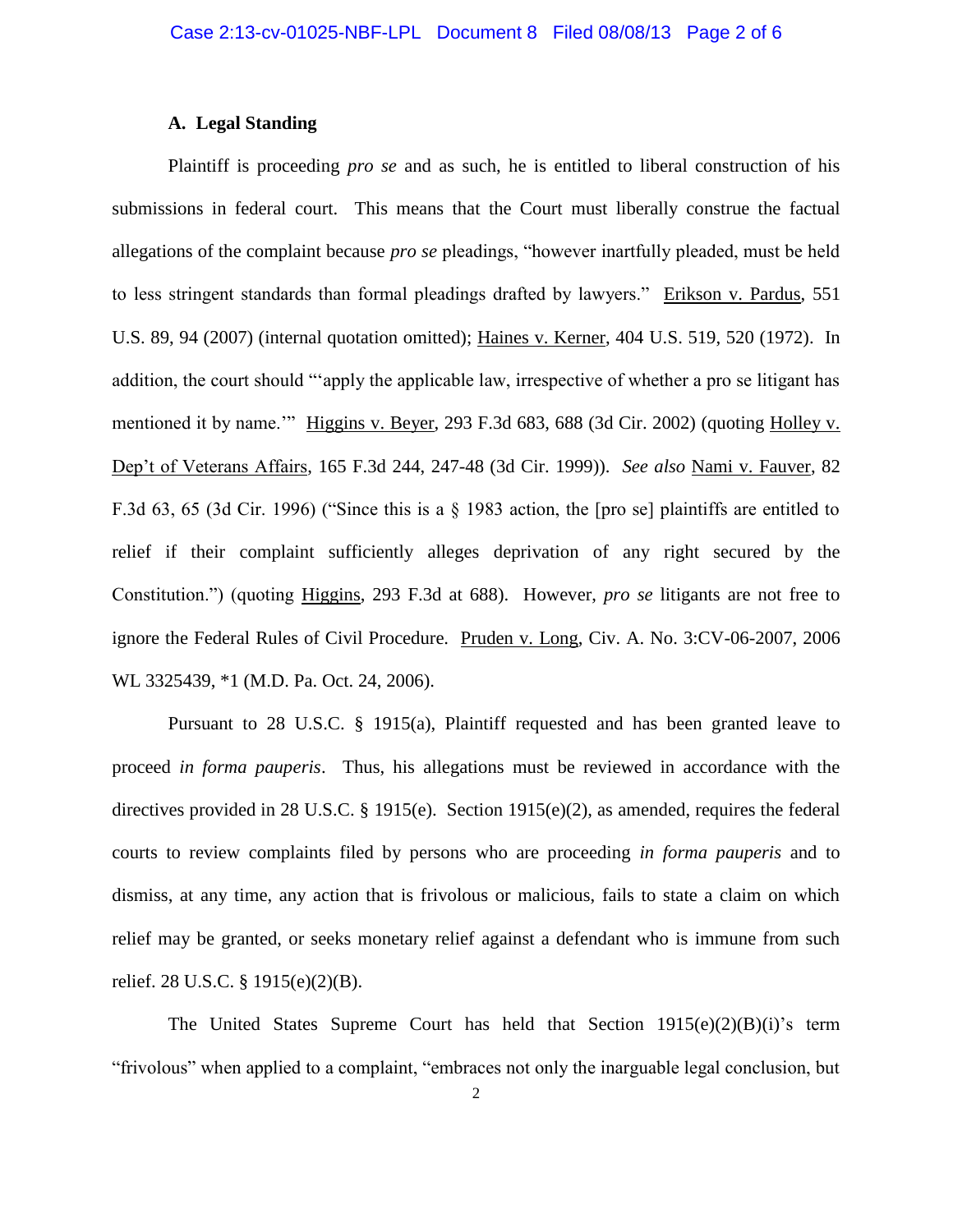### Case 2:13-cv-01025-NBF-LPL Document 8 Filed 08/08/13 Page 3 of 6

also the fanciful factual allegation," such that a claim is frivolous if it "lacks an arguable basis either in law or in fact." Neitzke v. Williams, 490 U.S. 319, 325 (1989); Hawkins v. Coleman Hall, C.C.F., No. 11-3467, 2011 WL 5970977, at \*2 (3d Cir. Nov. 30, 2011) ("An appeal is frivolous when it lacks an arguable basis either in law or fact." (citing Neitzke*, supra*). Thus, under  $\S$  1915(e)(2)(B), courts are "authorized to dismiss a claim as frivolous where 'it is based on an indisputable meritless legal theory or where the factual contentions are clearly baseless.'" O'Neal v. Remus, No. 09-14661, 2010 WL 1463011, at \*1 (E.D. Mich. Mar. 17, 2010) (quoting Price v. Heyrman, No. 06-C-632, 2007 WL 188971, at \*1 (E.D. Wis. Jan. 22, 2007) (citing Neitzke, 490 U.S. at  $327$ ).<sup>1</sup>

In determining whether a claim fails to state a claim upon which relief may be granted for purposes of Section  $1915(e)(2)(B)(ii)$ , courts apply the same standard applied to motions to dismiss under Rule 12(b)(6) of the Federal Rules of Civil Procedure. D'Agostino v. CECOM RDEC, 436 F. App'x 70, 72 (3d Cir. 2011) (citing Tourscher v. McCullough, 184 F.3d 236, 240 (3d Cir. 1999)). A complaint must be dismissed pursuant to Rule  $12(b)(6)$  if it does not allege "enough facts to state a claim to relief that is plausible on its face." Bell Atlantic Corp. v. Twombly, 550 U.S. 554, 556 (2007) (rejecting the traditional 12(b)(6) standard set forth in Conley v. Gibson, 355 U.S. 41, 45-46 (1957)); Ashcroft v. Iqbal, 556 U.S. 662, 678 (2009) (citing Twombly). "A claim has facial plausibility when the plaintiff pleads factual content that allows the court to draw the reasonable inference that the defendant is liable for the misconduct alleged." Iqbal*,* 556 U.S. at 678 (citing Twombly, 550 U.S. at 556). The court of appeals has expounded on this standard in light of its decision in Phillips v. County of Allegheny*,* 515 F.3d

 $\overline{a}$ 

<sup>&</sup>lt;sup>1</sup> Dismissal under Section 1915(e)(2) is "often made *sua sponte* prior to the issuance of process, so as to spare prospective defendants the inconvenience and expense of answering [frivolous] complaints[,]" Neitzke*,* 490 U.S. at 324, or complaints which fail to state a claim on which relief may be granted.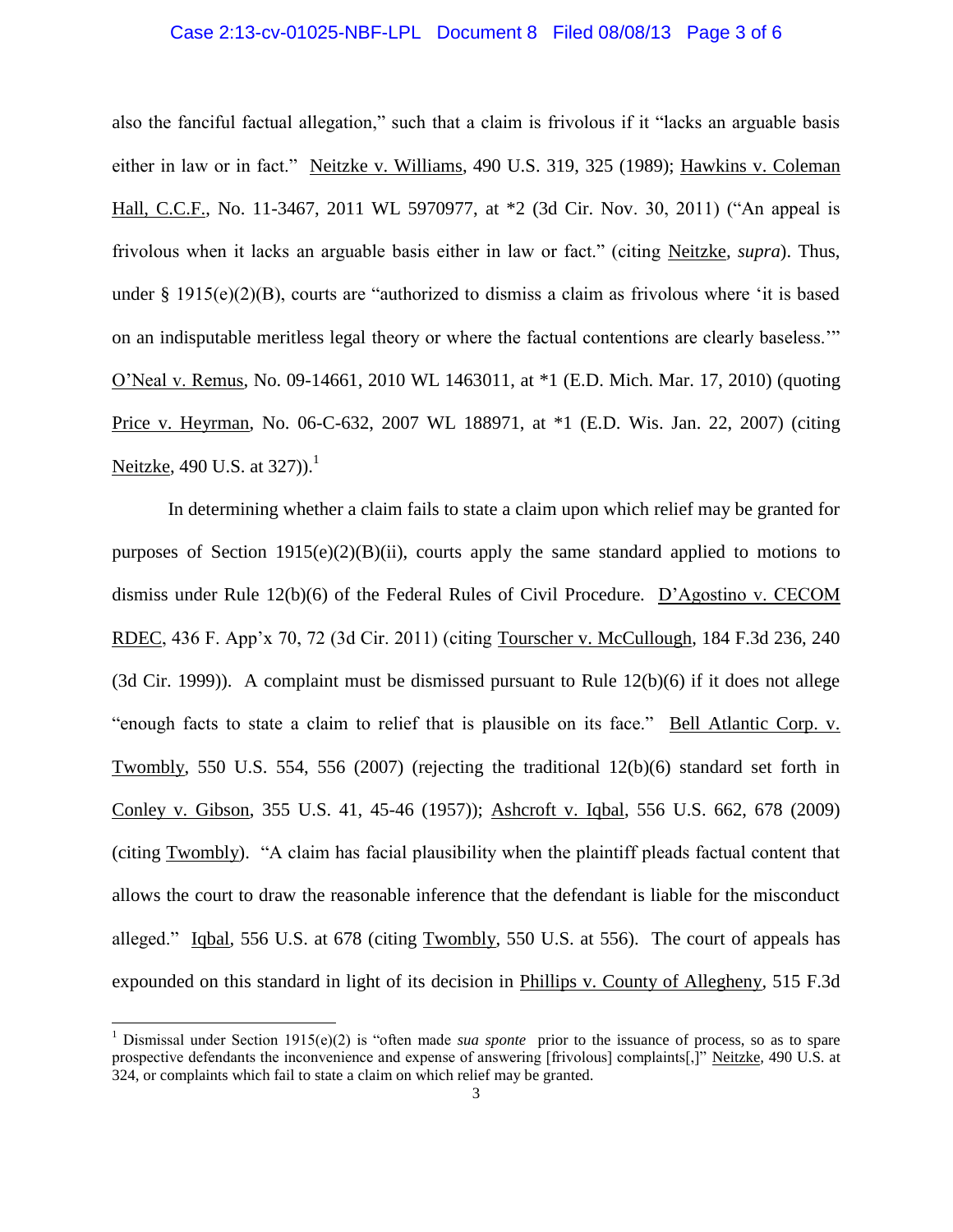#### Case 2:13-cv-01025-NBF-LPL Document 8 Filed 08/08/13 Page 4 of 6

224 (3d Cir. 2008) (construing Twombly in a civil rights context), and the Supreme Court's decision in Iqbal:

> After *Iqbal,* it is clear that conclusory or "bare-bones" allegations will no longer survive a motion to dismiss: "threadbare recitals of the elements of a cause of action, supported by mere conclusory statements, do not suffice." *Iqbal,* 129 S.Ct. at 1949. To prevent dismissal, all civil complaints must now set out "sufficient factual matter" to show that the claim is facially plausible. This then "allows the court to draw the reasonable inference that the defendant is liable for the misconduct alleged." *Id.* at 1948. The Supreme Court's ruling in *Iqbal* emphasizes that a plaintiff must show that the allegations of his or her complaints are plausible. *See Id.* at 1949-50; *see also Twombly,* 505 U.S. at 555, & n. 3.

Fowler v. UPMC Shadyside, 578 F.3d 203, 210 (3d Cir. 2009). In making this determination, the court must accept as true all allegations of the complaint and all reasonable factual inferences must be viewed in the light most favorable to the plaintiff. Angelastro v. Prudential-Bache Sec., Inc., 764 F.2d 939, 944 (3d Cir. 1985). "To the extent that a complaint filed *in forma pauperis* which fails to state a claim lacks even an arguable basis in law, Rule 12(b)(6) and §1915([e]) both counsel dismissal." Neitzke, 490 U.S. at 328 (footnote omitted).

### **B. Discussion**

As an initial matter, Plaintiff has sued over seventy defendants in this matter, yet fails to identify even one defendant in the body of his three-page Complaint. Consequently, he fails to assert any claims for relief against any named defendant and thus his Complaint should be dismissed pursuant to 28 U.S.C. § 1915(e)(2)(B)(ii) for failure to meet the pleading standards enunciated in Iqbal and Twombly, *supra*. Notwithstanding, it would be futile to allow Plaintiff to amend his Complaint, because this action is also subject to dismissal as being frivolous pursuant to Section 1915(e)(2)(B)(i). *See* Pavalone v. Bush, No. 3:11-1620, 2012 U.S. Dist. LEXIS 61974 (M.D. Pa. March 27, 2012) ("Within the Third Circuit, courts have found that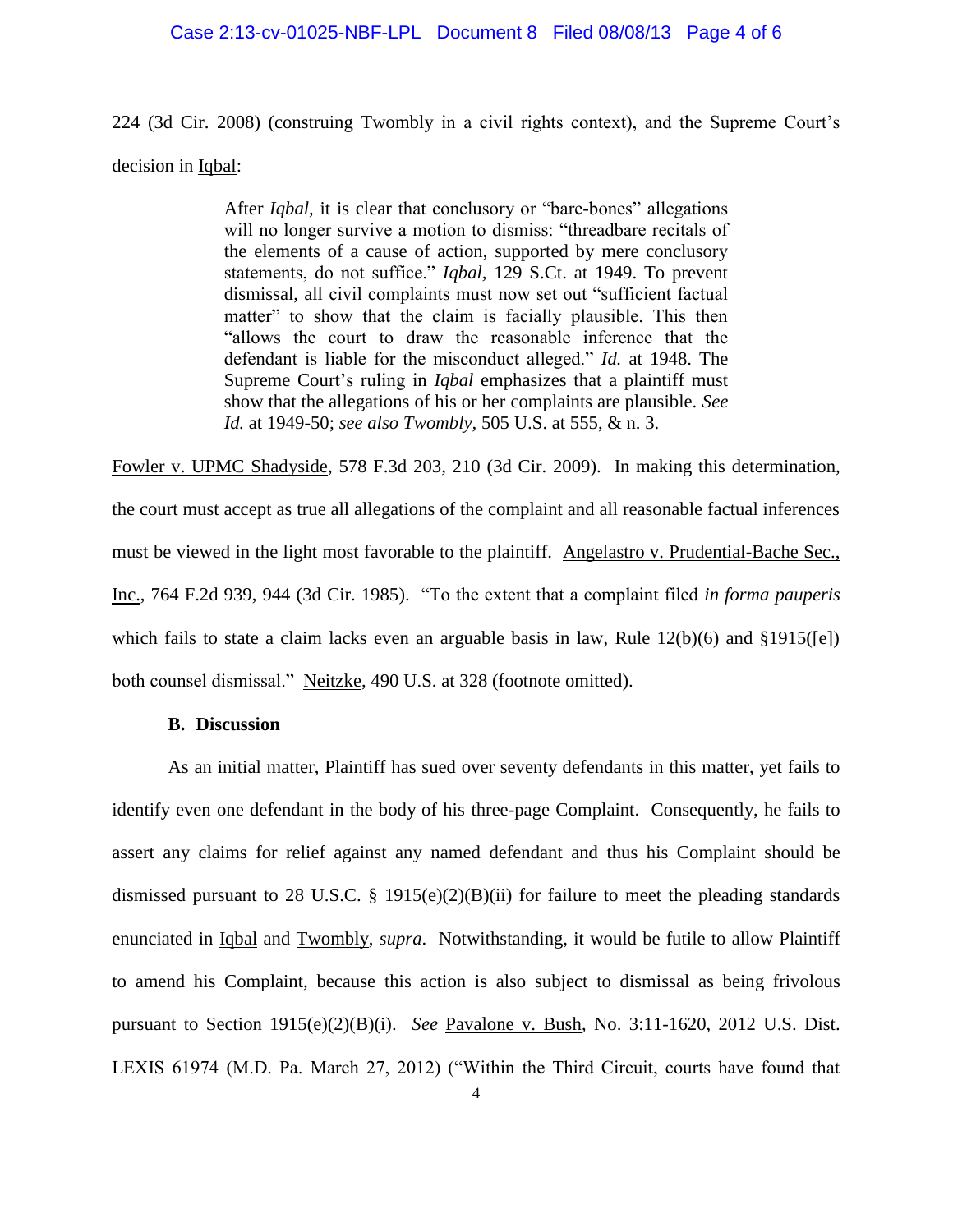### Case 2:13-cv-01025-NBF-LPL Document 8 Filed 08/08/13 Page 5 of 6

allegations which are considered fanciful, fantastic, and delusional are to be dismissed as frivolous.") (numerous citations omitted); Frazier v. Southwoods State Prison, No. 06-0096, 2006 U.S. Dist. LEXIS 20832 (D. N.J. April 17, 2006) ("In accordance with the Supreme Court's guidance articulated in Neitzke and Denton, courts across the nation dismissed claims based on sets of facts that were qualified as 'fanciful, fantastic and delusional.'") (numerous citations omitted). *See also*, Simmons v. Beard, No. 3:13-0254, 2013 U.S. Dist. LEXIS 69814 (M.D. Pa. May 16, 2013) (allegations that microchips and microchip batteries have been implanted into plaintiff for purposes of mind control and torture were subject to dismissal as frivolous); Noble v. Becker, No. 03-906-KAJ, 2004 U.S. Dist. LEXIS 480 (D. Del. Jan. 15, 2004) (claims that government officials and others had engaged in a vast conspiracy to violate his constitutional rights were delusional); Williams v. Werseter, No. 94-3839, 1994 U.S. Dist. LEXIS 8901 (E.D. Pa. June 30, 1994) (plaintiff's claim that he had uncovered evidence of a conspiracy by the former mayor to commit sabotage and espionage in order to establish ecclesiastical law and in some way interfere with U.S. commerce were fanciful, fantastic, or delusional); Robinson v. Love, 155 F.R.D. 535 (E.D. Pa. 1994) (where plaintiff alleged that he was subjected to witchcraft and attempts to poison him with cyanide, the allegations were fanciful, fantastic or delusional).

As with the above-cited cases, it is clear that Plaintiff's claim that defendants used mind control in order to harass and steal from him is subject to dismissal as being frivolous. In recommending dismissal, the undersigned notes that the instant action is only one of a host of law suits that Plaintiff has filed in this Court over the years; the majority of which have been dismissed prior to service under Section 1915(e)(2)(B). Moreover, although Plaintiff is no longer incarcerated or a prisoner in the meaning of 28 U.S.C. § 1915(h), he has acquired three-